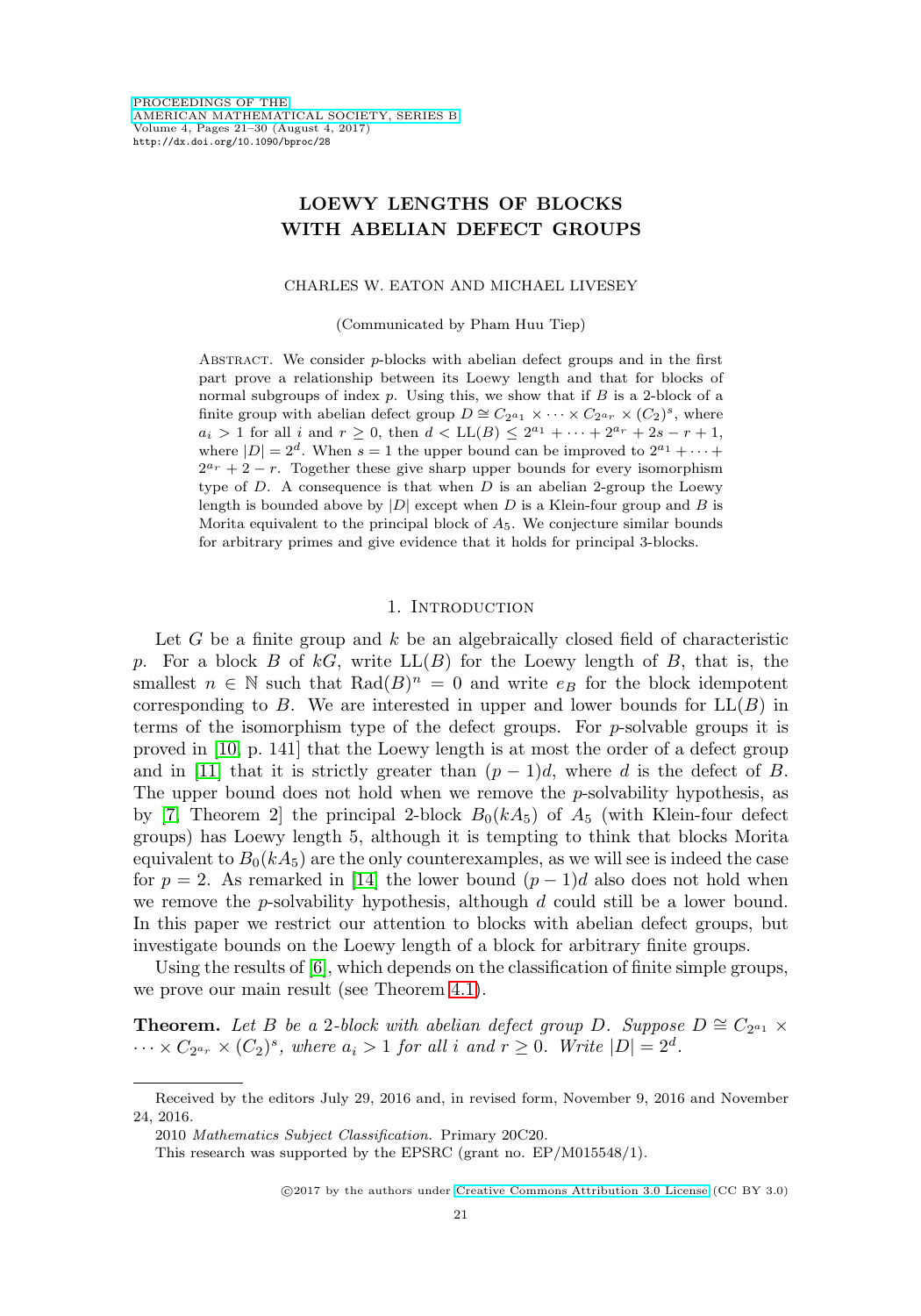Then  $d < LL(B) \leq 2^{a_1} + \cdots + 2^{a_r} + 2s - r + 1$ . If  $s = 1$ , then  $LL(B) \leq$  $2^{a_1} + \cdots + 2^{a_r} + 2 - r.$ 

The upper bounds in the above theorem are sharp for every isomorphism type of D: take B to be the principal block of  $k(C_{2^{a_1}} \times \cdots \times C_{2^{a_r}} \times SL_2(2^s))$  (see [\[1\]](#page-8-4)). The lower bound was suggested in [\[14\]](#page-9-0), where there is an excellent discussion of lower bounds on Loewy lengths. Note that for blocks of p-solvable groups with abelian defect groups, we have  $LL(B) = LL(kD)$ . We also note that in [\[19\]](#page-9-1) it is proved that for principal 2-blocks with abelian defect groups, the Loewy length is bounded above by the maximum of  $2d + 1$  and  $|D|$ .

A crucial element in establishing the above bounds is the consideration of the case where there is  $N \triangleleft G$  such that  $G = ND$ . For D elementary abelian we may apply the main result of [\[13\]](#page-9-2), which says that if G is a split extension of N (by a direct factor of  $D$ ), then  $B$  behaves as if  $N$  were a direct factor of  $G$ . Theorem [2.1](#page-1-0) generalizes this result and we use it to show how for arbitrary abelian  $D$  we may compare the Loewy lengths of  $B$  and the block of  $N$  covered by  $B$ . This works for all primes, and we hope Theorem [2.1](#page-1-0) is of wider interest.

The paper is structured as follows. In Section [2](#page-1-1) we give the generalization of the theorem of [\[13\]](#page-9-2) and the theorem concerning Loewy length of blocks when there is a normal subgroup of index  $p$ . In Section [3](#page-2-0) we give some preliminary results needed for the proof of the bounds, which we give in Section [4.](#page-5-1) In Section [5](#page-6-0) we consider similar bounds for odd primes and make a conjecture.

## 2. NORMAL SUBGROUPS OF INDEX  $p$

<span id="page-1-1"></span>We first prove a generalization of a theorem of Koshitani and Külshammer [\[13\]](#page-9-2).

<span id="page-1-0"></span>**Theorem 2.1.** Let G be a finite group and B a block of kG with abelian defect group D with primary decomposition  $D = D_1 \times \cdots \times D_t$ . Let  $N \triangleleft G$  such that  $G = ND_r$  for some  $r \le t$ ,  $D_j \le N$  for all  $j \ne r$  and  $[G : N] = p$ . Let b be a block of kN covered by B. Then  $e_B = e_b$  and there exists an element  $a \in Z(B)$  of multiplicative order dividing  $|D_r|$  such that  $B = \bigoplus_{j=0}^{p-1} a^j k N e_b$ .

*Proof.* We follow the proof of [\[13\]](#page-9-2), where it is assumed that  $D_r \cap N = 1$ . Let A be a root of B in  $C_G(D)$  and  $N_G(D)$  the stabilizer of  $e_A$  in  $N_G(D)$ . As in [\[13\]](#page-9-2),  $e_B = e_b$ ,  $Z(B)$  is a crossed product of  $Z(b)$  over  $G/N$  and  $N_G(D)$ <sub>A</sub>/C<sub>G</sub>(D) is a  $p'$ -group.

Now  $N_G(D)$ <sub>A</sub>/C<sub>G</sub>(D) acts on both D and  $D \cap N$  by conjugation. Consider the subgroup  $Q \leq D$  generated by  $D_r$  and all its  $N_G(D)$ <sub>A</sub>-conjugates. This group has exponent  $|D_r|$  and so by [\[9,](#page-8-5) §5, Theorem 2.2]  $Q = Q_1 \times Q_2$ , where  $Q_1$  and  $Q_2$  are  $N_G(D)$ <sub>A</sub>-invariant,  $Q_1$  is homocyclic of exponent  $|D_r|$  and  $Q_2$  has exponent strictly less than  $|D_r|$ . As  $[Q_1: Q_1 \cap N] = p$  we have  $Q_1 \cap N \cong R_1 \times R_2$ , where  $R_1$  is cyclic of order  $|D_r|/p$  and  $R_2$  is homocyclic of exponent  $|D_r|$ . Again by [\[9,](#page-8-5) §5, Theorem 2.2] we can assume  $R_1$  and  $R_2$  are both  $N_G(D)$ <sub>A</sub>-invariant and therefore by [\[9,](#page-8-5) §3, Theorem 3.2  $R_2$  must have an  $N_G(D)$ <sub>A</sub>-invariant complement R in  $Q_1$ . So R is cyclic,  $N_G(D)$ <sub>A</sub>-invariant,  $|R| = |D_r|$  and  $[R: R \cap N] = p$ .

Now  $|\operatorname{Aut}(R)|_{p'} = p - 1$  and the natural homomorphism  $\operatorname{Aut}(R) \to \operatorname{Aut}(R/(R \cap$ N) is surjective and so any non-trivial p'-element of  $\text{Aut}(R)$  acts non-trivially on  $R/(R\cap N)$ . However,  $[R, N_G(D)_{\mathcal{A}}] \leq R\cap N$  and so every element of  $N_G(D)_{\mathcal{A}}$  acts trivially on  $R/(R \cap N)$ . Therefore,  $N_G(D)$  commutes with R.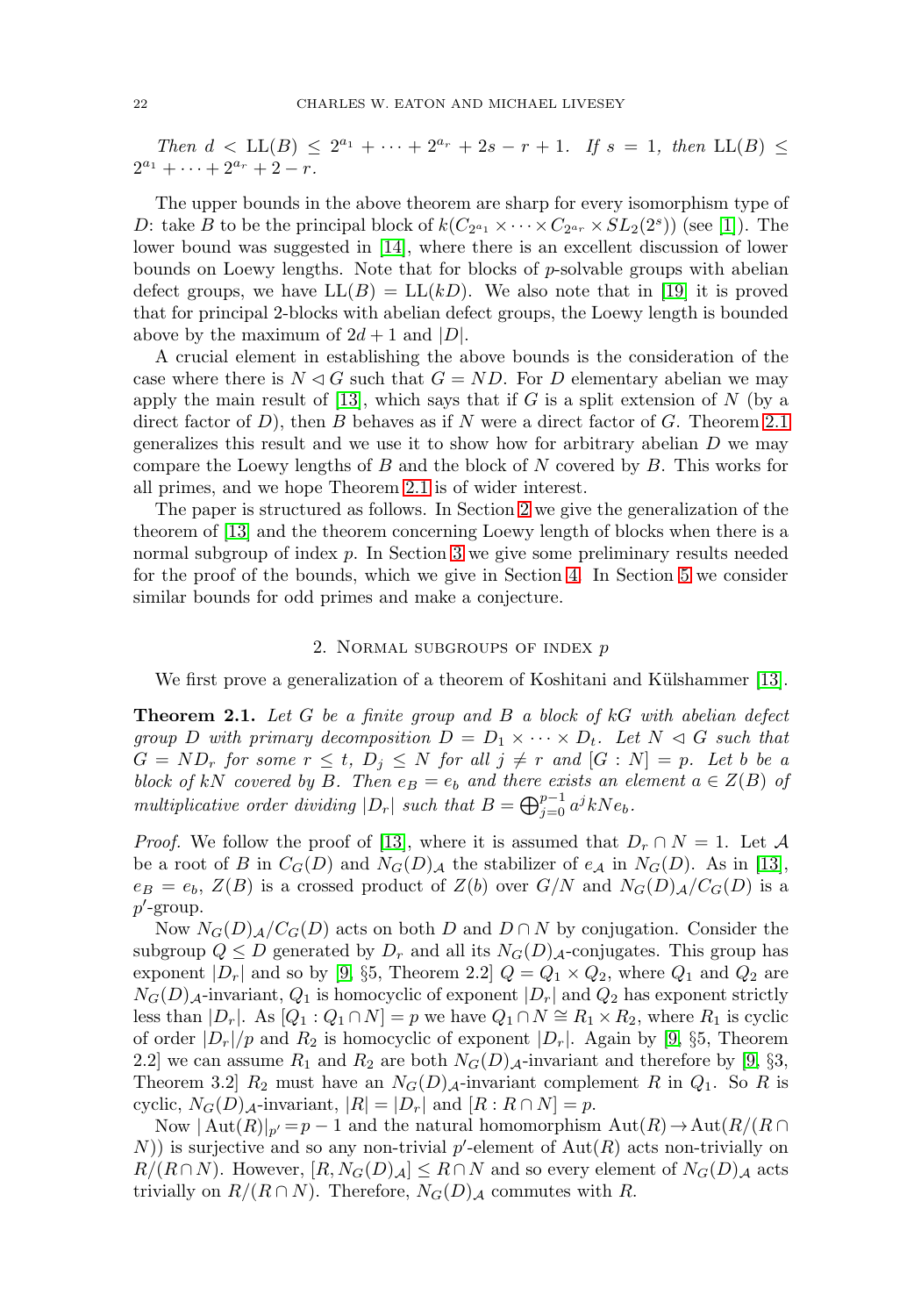Let 
$$
\alpha = \mathcal{A}^{C_G(C_D(N_G(D),\Delta))}
$$
. By Watanabe's result [22, Theorem 2(ii)], the map  
\n $f: Z(B) \to Z(\alpha),$   
\n $z \mapsto \text{Br}_{C_D(N_G(D),\Delta)}(z)e_\alpha$ 

is an isomorphism of k-algebras. Note that since R commutes with  $N_G(D)$  we have that  $R \leq Z(C_G(C_D(N_G(D)_\mathcal{A})))$  and also  $C_G(C_D(N_G(D)_\mathcal{A}))=RC_N(C_D(N_G(D)_\mathcal{A})).$ Therefore  $\alpha$  and hence  $Z(\alpha)$  are  $G/N$ -graded. Recall that  $Z(B)$  is also  $G/N$ -graded and since  $e_{\alpha} \in kN$ , f respects these gradings. Setting  $a := f^{-1}(e_{\alpha}g)$ , where  $R = \langle g \rangle$ , proves the theorem.

We now use Theorem [2.1](#page-1-0) to prove upper and lower bounds on the Loewy length of B in terms of the Loewy length of b. Note that using  $[5,$  Theorem  $3.4(I)$ ] one can derive an upper bound of  $p L<sub>L</sub>(b)$ . However, we require a much more precise bound.

<span id="page-2-2"></span>**Corollary 2.2.** Assume we are in the setting of Theorem [2.1](#page-1-0). Then (i)  $\text{Rad}(B) = \text{Rad}(b)Z(B) + (1 - a)B;$ (ii)  $LL(b) + (p - 1) \le LL(B) \le LL(b) + |D_r| - |D_r|/p.$ 

*Proof.* (i) Certainly Rad(b)Z(B) and  $(1 - a)B$  are nilpotent ideals of B and so

$$
Rad(B) \supseteq Rad(b)Z(B) + (1-a)B.
$$

Then

$$
B/(\mathrm{Rad}(b)Z(B)) = B/(\mathrm{Rad}(b)B) \cong (b/\mathrm{Rad}(b)) \otimes_b B \cong (b/\mathrm{Rad}(b)) \otimes_k kC_p,
$$

where the last isomorphism is given by  $(x \otimes a) \mapsto (x \otimes g)$ , where  $C_p = \langle g \rangle$ . Therefore

$$
Rad(B)/(Rad(b)Z(B) + (1-a)B)
$$

is semisimple and so  $Rad(B) = Rad(b)Z(B) + (1 - a)B$ .

(ii) If  $\gamma_1,\ldots,\gamma_s \in \text{Rad}(b)$  with  $\gamma_1 \ldots \gamma_s \neq 0$ , then  $\gamma_1 \ldots \gamma_s (1-a)^{(p-1)}$  is a nonzero product of elements of Rad(B), and so  $LL(B) \ge LL(b) + (p-1)$ .

Next suppose  $\beta_1, \ldots, \beta_s \in \text{Rad}(B)$  with  $\beta_1 \ldots \beta_s \neq 0$  with  $\beta_i = \text{Rad}(B)$ . Then by (i) there exist  $\gamma_1,\ldots,\gamma_s$  such that  $\gamma_1\ldots\gamma_s\neq 0$  and each  $\gamma_i$  is either  $(1-a)$ or is an element of Rad(b). Say t of the  $\gamma_i$ 's are  $(1 - a)$ 's. Then clearly t <  $|D_r|$  and since  $(1 - a)^p \in \text{Rad}(b)$  we also have that  $|t/p| + s - t < \text{LL}(b)$ . As increasing  $t$  can only decrease the left hand side of this inequality, it is also true that  $|(D_r|-1)/p|+s-(|D_r|-1)$  < LL(b) and so  $|D_r|/p-1+s-(|D_r|-1)$  < LL(b) giving that  $s < LL(b) + |D_r| - |D_r|/p$  and the theorem is proved.

# 3. Further preliminary results

<span id="page-2-0"></span>The following result is well known, but we are not aware of an explicit reference.

<span id="page-2-1"></span>**Lemma 3.1.** Let G be a finite group and B be a p-block of G with defect group D. Let  $N \triangleleft G$  and let b be a block of N covered by B. If  $D \leq N$ , then  $LL(B) = LL(b)$ .

*Proof.* The proof given in [\[15,](#page-9-4) Lemma 4.1] for the case  $G/N$  is a p'-group carries through in the general situation, but we include a simple argument suggested by Markus Linckelmann.

Let  $I_G(b)$  be the stabilizer of b in G. Since there is a block of  $I_G(b)$  covering b and Morita equivalent to B, we may assume that  $G = I_G(b)$ . Then  $\text{Rad}(b)B \subseteq \text{Rad}(B)$ . Since  $D \leq N$ , every B-module is relatively N-projective, and so in particular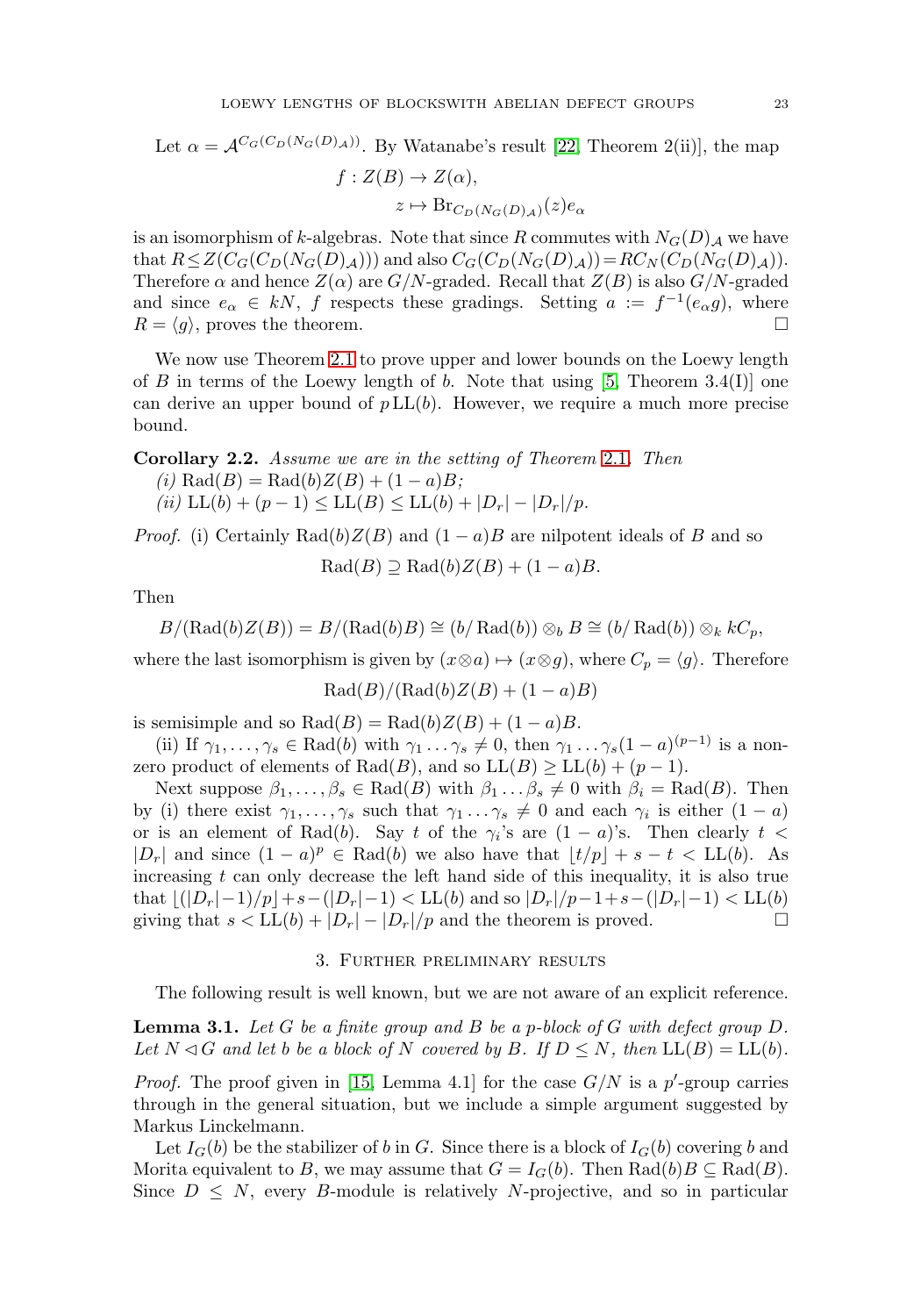$B/Rad(b)B$  and every quotient module is. Now the restriction of  $B/Rad(b)B$  to kN is a semisimple b-module, so it follows that  $B/Rad(b)B$  is semisimple as a B-module. Hence  $\text{Rad}(B) \subseteq \text{Rad}(b)B$ , and so  $\text{Rad}(B) = \text{Rad}(b)B$ . Again since b is G-stable, we have  $LL(B) = LL(b)$ .

<span id="page-3-1"></span>**Lemma 3.2.** Let  $G_1, \ldots, G_t$  be finite groups and  $G = G_1 \times \cdots \times G_t$ . For each i let  $B_i$  be a block of  $G_i$  and let  $B = B_1 \otimes \cdots \otimes B_s$  be the block of G covering each  $B_i$ . Let  $D_i$  be a defect group of  $B_i$ , so  $D = D_1 \times \cdots \times D_t$  is a defect group of B. Then  $LL(B) = (\sum_{i=1}^{t} LL(B_i)) - t + 1.$ 

In particular, suppose  $|D| = p^d$ ,  $|D_i| = p^{d_i}$  and  $D_i \cong C_{p^{a_{i,1}}} \times \cdots \times C_{p^{a_i,r_i}} \times (C_p)^{s_i}$ , where each  $a_{i,j} > 1$ . If  $d_i < LL(B_i) \leq p^{a_{i,1}} + \cdots + p^{a_{i,r_i}} + ps_i - r_i + 1$  for each i, then  $d < LL(B) \le \sum_{i=1}^t \sum_{j=1}^{r_i} p^{a_{i,j}} + p \sum_{i=1}^t s_i - (\sum_{i=1}^t r_i) + 1$ . If, in addition,  $LL(B_i) \leq p^{a_{i,1}} + \cdots + p^{a_{i,r_i}} + ps_i - r_i$  for at least one i, then  $LL(B) \leq$  $\sum_{i=1}^t \sum_{j=1}^{r_i} p^{a_{i,j}} + p \sum_{i=1}^t s_i - (\sum_{i=1}^t r_i).$ 

Proof. The first part is [\[3,](#page-8-7) 1.1] and the second part is just a direct application of the first.  $\Box$ 

Before proceeding we recall the definition and some properties of the generalized Fitting subgroup  $F^*(G)$  of a finite group G. Details may be found in [\[4\]](#page-8-8).

A *component* of  $G$  is a subnormal quasisimple subgroup of  $G$ . The components of G commute, and we define the *layer*  $E(G)$  of G to be the normal subgroup of G generated by the components. It is a central product of the components. The Fitting subgroup  $F(G)$  is the largest nilpotent normal subgroup of G, and this is the direct product of  $O_r(G)$  for all primes r dividing |G|. The generalized Fitting subgroup  $F^*(G)$  is  $E(G)F(G)$ . A crucial property of  $F^*(G)$  is that  $C_G(F^*(G)) \le$  $F^*(G)$ , so in particular  $G/F^*(G)$  may be viewed as a subgroup of  $Aut(F^*(G))$ .

<span id="page-3-0"></span>**Lemma 3.3.** Let B be a block of a finite group G with abelian defect group D. Then there is a group H and a block C of H with defect group  $D_C \cong D$  such that  $LL(C) = LL(B)$  and the following are satisfied:

(i) C is quasiprimitive, that is, for every normal subgroup  $N$  of  $H$ , every block of N covered by  $C$  is H-stable.

(*ii*)  $H$  is generated by the defect groups of  $C$ .

(iii) If  $N \triangleleft H$  and C covers a nilpotent block of N, then  $N \leq Z(H)O_p(H)$ . In particular,  $O_{p'}(H) \leq Z(H)$ .

 $(iv)$   $O_p(H) \leq Z(H)$ .

(v) Every component of H is normal in H.

(vi) If B is the principal block of G, then C is the principal block of H.

*Proof.* Consider pairs  $([G:O_{p'}(Z(G))], |G|)$  with the lexigraphic ordering. There are three processes, labelled  $(a)$ ,  $(b)$ ,  $(c)$ , which will be applied repeatedly and in various combinations. We describe these processes and show that they strictly reduce  $([G:O_{p'}(Z(G))], |G|)$  when applied non-trivially, so that repeated application of (a), (b) and (c) terminates.

(a) Let  $N \triangleleft G$  and let b be a block of N covered by B. Write  $I = I_G(b)$ for the stabilizer of b in  $G$ , and  $B_I$  for the Fong-Reynolds correspondent. Now  $B_I$  is Morita equivalent to B and they have isomorphic defect groups. Clearly  $O_{p'}(Z(G)) \leq O_{p'}(Z(I))$ , and if  $I \neq G$ , then  $[I: O_{p'}(Z(I))] < [G: O_{p'}(Z(G))]$ . Process (a) involves replacing B by  $B_I$ .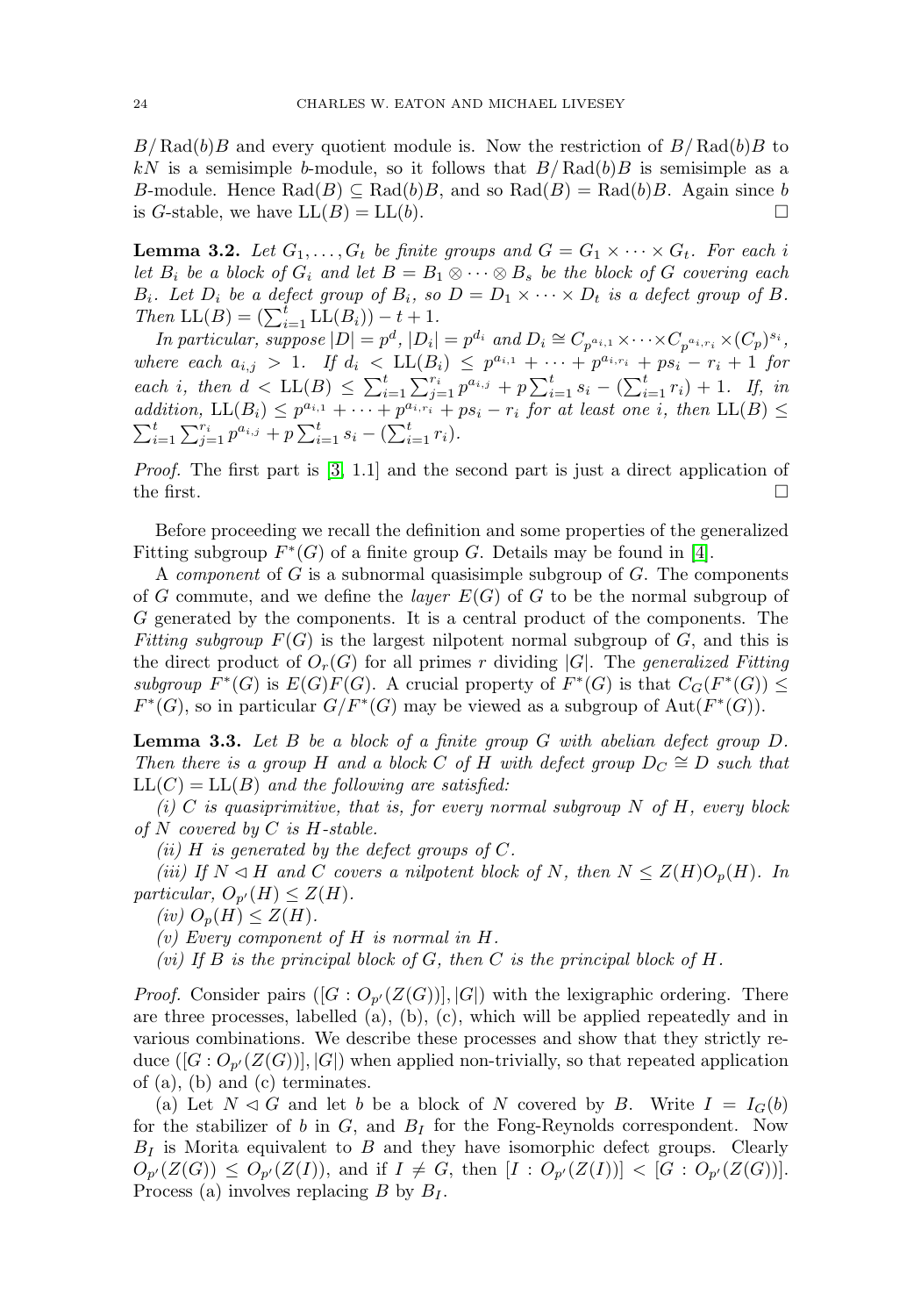(b) is the replacement of G by  $N = \langle D^g : g \in G \rangle$  and B by any block b of N covered by B, as in Lemma [3.1.](#page-2-1) In this case  $[N:O_{p'}(Z(N))] \leq [G:O_{p'}(Z(G))]$ and  $|N| < |G|$  if  $N \neq G$ . Since defect groups of b are intersections of defect groups of B with N (see [\[2,](#page-8-9) 15.1]), it follows that B and b share a defect group.

(c) Let  $N \triangleleft G$  and suppose that B covers a nilpotent block N of G such that  $N \nleq Z(G)O_p(G)$ . Let b' be a block of  $Z(G)N$  covered by B and covering b. By performing (a) first we may assume that  $b'$  is G-stable. Further  $b'$  must also be nilpotent. Using the results of  $[17]$ , as outlined in  $[6,$  Proposition 2.2,  $B$  is Morita equivalent to a block  $\tilde{B}$  of a central extension  $\tilde{L}$  of a finite group L by a p'-group such that there is an  $M \lhd L$  with  $M \cong D \cap (Z(G)N), G/Z(G)N \cong L/M$ , and  $\tilde{B}$  has defect group isomorphic to D. Note that  $[\tilde{L} : O_{p'}(Z(\tilde{L}))] \leq |L| = [G :$  $Z(G)N||D \cap (Z(G)N)| < [G:O_{p'}(Z(G))]$  and that  $M \leq O_p(\tilde{L})Z(\tilde{L})$ . Process (c) consists of replacing  $G$  by  $L$  and  $B$  by  $B$ .

Repeated application of  $(a)$ ,  $(b)$  and  $(c)$  must eventually terminate, in which case we are left with H and a block C of H with defect group  $D<sub>C</sub> \cong D$  satisfying conditions (i)-(iii).

To see that H and C satisfy (iv), note that  $D \leq C_G(O_p(G)) \lhd G$ , so (iv) is a consequence of (ii).

(v) Write  $L_1,\ldots,L_m$  for the components of G. We may assume that B is quasiprimitive,  $G$  is generated by the defect groups of  $B$  and that  $B$  does not cover any nilpotent block with non-central defect groups. As above the generalized Fitting subgroup  $F^*(G) = E(G)F(G)$ , where  $E(G) = L_1 \cdots L_m \lhd G$ . Since by (iv) we may assume  $O_n(G) \leq Z(G)$  and by (iii) we may assume  $O_n(G) \leq Z(G)$ for primes  $r \neq p$ , we assume that  $F^*(G) = E(G)Z(G)$ . By a similar argument we also have that  $Z(F^*(G)) = Z(G)$ . Let  $\varphi : G \to S_m$  be the homomorphism given by the permutation action on the components. Now  $D \cap F^*(G)$ is a defect group for a (non-nilpotent) block of  $F^*(G)$  covered by B. Hence  $(D\cap F^*(G))/O_p(Z(G))$  is a defect group for a block of  $F^*(G)/O_p(Z(G))$ . Therefore  $(D \cap F^*(G))/O_p(Z(G))$  is a radical p-subgroup of  $F^*(G)/O_p(Z(G))$  (recall that a p-subgroup Q of a finite group of a finite group H is radical if  $Q = O_p(N_G(Q))$ and that defect groups are radical p-subgroups) and so  $(D \cap F^*(G))Z(G)/Z(G)$  is a radical p-subgroup of  $F^*(G)/Z(G) \cong (L_1Z(G)/Z(G)) \times \cdots \times (L_mZ(G)/Z(G)).$ Note that  $(D \cap F^*(G))Z(G)/Z(G)$  is not necessarily a defect group, hence our move to the weaker condition of being a radical  $p$ -subgroup. By [\[20,](#page-9-6) Lemma 2.2] we have therefore  $(D \cap F^*(G))Z(G)/Z(G) = D_1 \times \cdots \times D_m$ , where  $D_i =$  $(D \cap F^*(G))Z(G)/Z(G) \cap (L_iZ(G)/Z(G))$ . Since B is quasiprimitive it follows that each  $D_i$  is non-trivial (otherwise B covers a nilpotent block of a non-central normal subgroup, namely the subgroup generated by  $Z(G)$  and the orbit of  $L_i$ ). Hence since D is abelian we have  $D \leq \ker(\varphi)$ , and so (v) follows since G is generated by the conjugates of D.

To prove (vi), it suffices to show that the processes (a), (b) and (c) respect principal blocks. If  $N \triangleleft G$  and B is principal, then B covers the principal block of N. Also, the Fong-Reynolds correspondence takes principal blocks to principal blocks. It follows that if  $B$  is the principal block of  $G$ , then the block constructed in (a) and (b) may be taken to be the principal block. In  $(c)$ , if B is the principal block and B covers a nilpotent block b of  $N \lhd G$ , then b is the principal block of N and by a theorem of Frobenius (see [\[9,](#page-8-5) 7.4.5]) we have that N has a normal p-complement. We may then apply the reduction to  $O_{p'}(N) \triangleleft G$ . But B covers the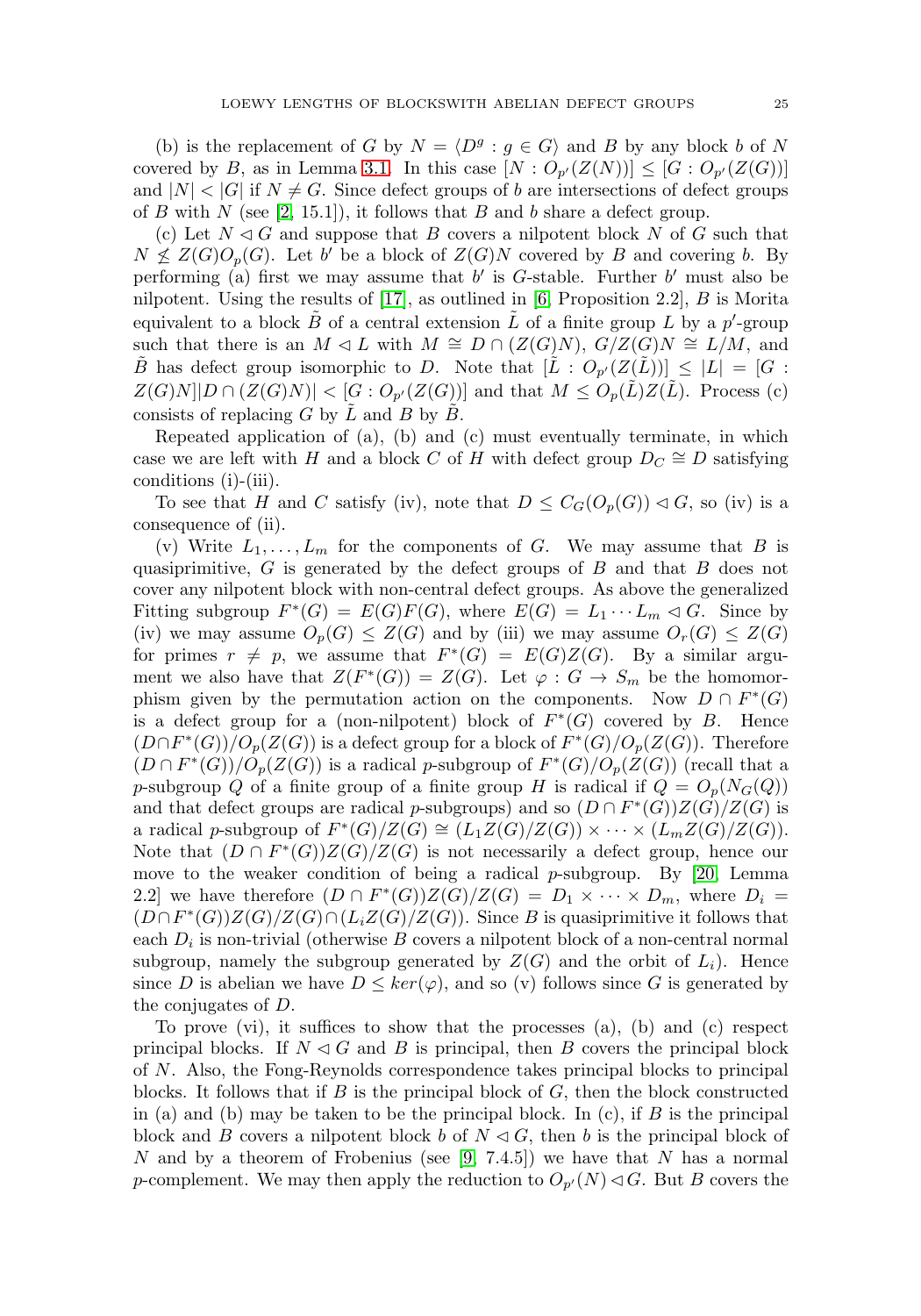principal block of  $O_{p'}(N)$ , i.e.,  $O_{p'}(N)$  lies in the kernel of B, and we may replace B by the principal block of  $G/O_{p'}(N)$ .  $\cup (N)$ .

<span id="page-5-2"></span>**Proposition 3.4** ([\[6,](#page-8-3) Theorem 6.1]). Let k be an algebraically closed field of characteristic 2,  $G$  a quasisimple group and  $B$  be a block of  $kG$  with abelian defect group P, then one (or more) of the following holds:

(i)  $G/Z(G)$  is one of  $A_1(2^a)$ ,  ${}^2G_2(q)$  (where  $a > 1$  and  $q \geq 27$  is a power of 3 with odd exponent), or  $J_1$ ,  $B$  is the principal block and  $P$  is elementary abelian.

(ii) G is  $Co_3$ , B is a non-principal block,  $P \cong C_2 \times C_2 \times C_2$ .

(iii) There exists a finite group  $\tilde{G}$  such that  $G \trianglelefteq \tilde{G}$ ,  $Z(G) \leq Z(\tilde{G})$  and such that  $B$  is covered by a nilpotent block of  $G$ .

(iv) B is Morita equivalent to a block C of kL where  $L = L_0 \times L_1$  is a subgroup of G such that the following holds: The defect groups of C are isomorphic to P,  $L_0$ is abelian and the block of  $kL_1$  covered by C has Klein-four defect groups.

### 4. Proof of the main result

<span id="page-5-1"></span><span id="page-5-0"></span>**Theorem 4.1.** Let B be a 2-block with abelian defect group D. Suppose  $D \cong$  $C_{2^{a_1}} \times \cdots \times C_{2^{a_r}} \times (C_2)^s$ , where  $a_i > 1$  for all i and  $r \geq 0$ . Write  $|D| = 2^d$ .

Then  $d < LL(B) \leq 2^{a_1} + \cdots + 2^{a_r} + 2s - r + 1$ . If  $s = 1$ , then  $LL(B) \leq$  $2^{a_1} + \cdots + 2^{a_r} + 2 - r.$ 

*Proof.* We may assume that B satisfies conditions (i) to (v) of Lemma [3.3.](#page-3-0)

Next suppose that  $N$  is a normal subgroup of  $G$  of index 2 and  $b$  is a block of  $N$ covered by B. Since B is quasiprimitive G stabilizes b, so by  $[2, \S 15,$  $[2, \S 15,$  Theorem 1 (4)] there exists a block  $B^*$  of G covering b with defect group  $D^*$  such that  $D^*N = G$ . But since  $G/N$  is a 2-group B is the unique block of G covering b, so  $B^* = B$ . We can now apply Corollary  $2.2(ii)$ , so that it suffices to prove the Theorem for b. By repeated application of this, and possibly further application of Lemma [3.3,](#page-3-0) we may assume that  $G = O^2(G)$ .

By the arguments in Lemma  $3.3(v)$  and the fact that generalized Fitting subgroups are self-centralizing we may assume that

$$
S_1 \times \cdots \times S_m \le G/Z(G) \le \text{Aut}(S_1) \times \cdots \text{Aut}(S_m) \le \text{Aut}(S_1 \times \cdots \times S_m)
$$

for normal non-abelian simple groups  $S_1, \ldots, S_m$ . Continuing with the notation from Lemma [3.3\(](#page-3-0)v) we have  $L_iZ(G)/Z(G) \cong S_i$  and  $L_i \lhd G$  for each i. By the Schreier conjecture  $G/E(G)$  is solvable, and hence, as we are assuming both  $G =$  $O<sup>2</sup>(G)$  and  $G = O<sup>2'</sup>(G)$ , we may assume that  $G = E(G)$ .

The remainder of the proof proceeds almost as in that of [\[6,](#page-8-3) Theorem 8.3]. There it is proved that we may assume (by replacing B by a Morita equivalent block of another finite group if necessary) that  $G = E/Z$ , where  $E = U \times V \times W$  with  $Z \leq O_2(Z(E)) \cap U$ , B is a product of blocks  $B_{U/Z}$ ,  $B_V$  and  $B_W$  of  $U/Z$ , V and W respectively and  $D = D_{U/Z} \times D_V \times D_W$  with the following properties:  $B_{U/Z}$ is a block of  $U/Z$  with defect group  $D_{U/Z}$  and is Morita equivalent to its Brauer correspondent in  $N_{U/Z}(D_{U/Z}); V = V_1 \times \cdots \times V_t$  and  $B_V$  is a block of V with defect group  $D_V$  and which is a product of blocks  $B_{V_i}$  of  $V_i$  with Klein-four defect groups;  $W = W_1 \times \cdots \times W_u$  and  $B_W$  is a block of W with defect group  $D_W$  and which is a product of blocks  $B_{W_i}$  of simple groups  $W_i$  satisfying condition (i) or (ii) of Proposition [3.4.](#page-5-2)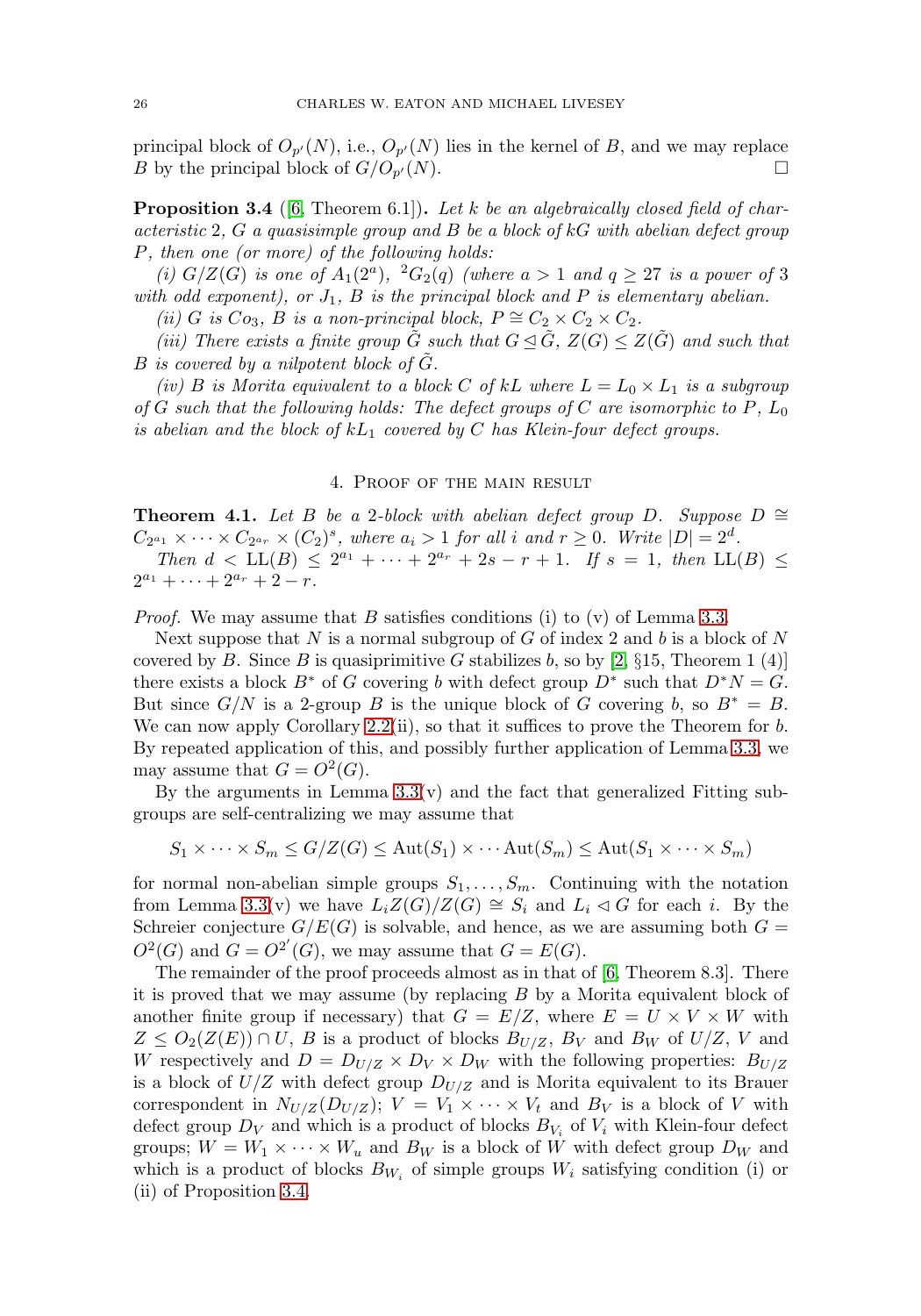By Lemma [3.1](#page-2-1)  $LL(B_{U/Z}) = LL(kD_{U/Z})$ , and so  $B_{U/Z}$  satisfies the required inequality. Since a block with Klein-four defect groups has Loewy length 3 or 5, by Lemma [3.2](#page-3-1)  $B_V$  also satisfies the inequality. It remains to consider the blocks satisfying (i) or (ii) of Proposition [3.4.](#page-5-2) By [\[1\]](#page-8-4) the Loewy length of the principal block of  $SL_2(2^a)$  is  $2a + 1$ . By [\[19,](#page-9-1) Theorem 4.1], for all m the principal 2-block of  ${}^{2}G_{2}(3^{2m+1})$ , with elementary abelian defect group of order 8, has Loewy length 7. Now consider the principal block of the smallest Janko group  $J_1$ , which also has elementary abelian defect group of order 8. The structure of the principal indecomposable modules has been determined in this case in [\[19\]](#page-9-1), although we note that there is a mistake there in the structure of  $P_{76}$  which does not alter the Loewy length, which is 7. By [\[16,](#page-9-7) 1.5] the principal block of  $Co<sub>3</sub>$  is Morita equivalent to that of Aut $(SL_2(8))$ . Since  $[\text{Aut}(SL_2(8)) : SL_2(8)] = 3$ , Lemma [3.1](#page-2-1) tells us the Loewy length is that of the principal block of  $SL_2(8)$ , i.e., 7, where the defect group is elementary abelian of order 8.

Next we note that if  $s = 1$ , then  $V = \{1\}$  and the relevant block  $(B_{U/Z}$  or  $B_W$ , depending on whether  $D_{U/Z}$  or  $D_W$  has a factor isomorphic to  $C_2$ ) satisfies the stronger upper bound.

The result then follows by Lemma [3.2.](#page-3-1)  $\Box$ 

<span id="page-6-0"></span>**Corollary 4.2.** Let B be a 2-block with abelian defect group D. Then  $LL(B) \leq |D|$ unless D is a Klein-four group.

# 5. Other primes

There is relatively little evidence for similar bounds for odd primes, but it is tempting to conjecture the following:

<span id="page-6-1"></span>**Conjecture 5.1.** Let B be a block of a finite group G with abelian defect group  $D \cong C_{p^{a_1}} \times \cdots \times C_{p^{a_r}} \times (C_p)^s$ , where  $a_i > 1$  for all i and  $r \geq 0$ . Write  $|D| = p^d$ . Then

$$
d < \mathop{\rm LL}(B) \le p^{a_1} + \dots + p^{a_r} + ps - r + \delta,
$$

where  $\delta = 1$  if s is even and  $\delta = 0$  if s is odd.

Note that when  $D$  is cyclic  $LL(B)$  may be computed from the Brauer tree, and is bounded above by  $\left(\frac{|D|-1}{e(B)}\right)e(B)+1=|D|$ , where  $e(B)$  is the number of simple B-modules (here  $\frac{|D|-1}{e(B)}$  is the multiplicity of an exceptional vertex and  $e(B)$  is an upper bound for the number of edges emanating from a vertex). By [\[14,](#page-9-0) 2.8]  $LL(B) \ge \frac{|D|-1}{e(B)} + 1 > d$  since  $e(B) \le p - 1$ .

We discuss the case  $p = 3$  below, but mention now that the conjectured bound is achieved in this case by taking the principal block of  $C_{3^{a_1}} \times \cdots \times C_{3^{a_r}} \times (M_{23})^{s/2}$ if s is even or  $C_{3^{a_1}} \times \cdots \times C_{3^{a_r}} \times (M_{23})^{(s-1)/2} \times C_3$  if s is odd, where  $M_{23}$  is the sporadic simple group of that name.

A key special case of Conjecture [5.1](#page-6-1) is where  $D \cong C_p \times C_p$ . There is a relative scarcity of computed examples when  $p > 3$ , and we do not know of any examples in this case which make the upper bound sharp for  $s > 1$ . Hence we ask the following:

**Question 5.2.** Is there always a block B of some finite group G with defect group  $C_p \times C_p$  and  $LL(B) = 2p + 1?$ 

In [\[12\]](#page-8-10) Koshitani describes the finite groups whose Sylow 3-subgroups are abelian, and in [\[15\]](#page-9-4) it is shown that any principal 3-block with abelian defect groups of order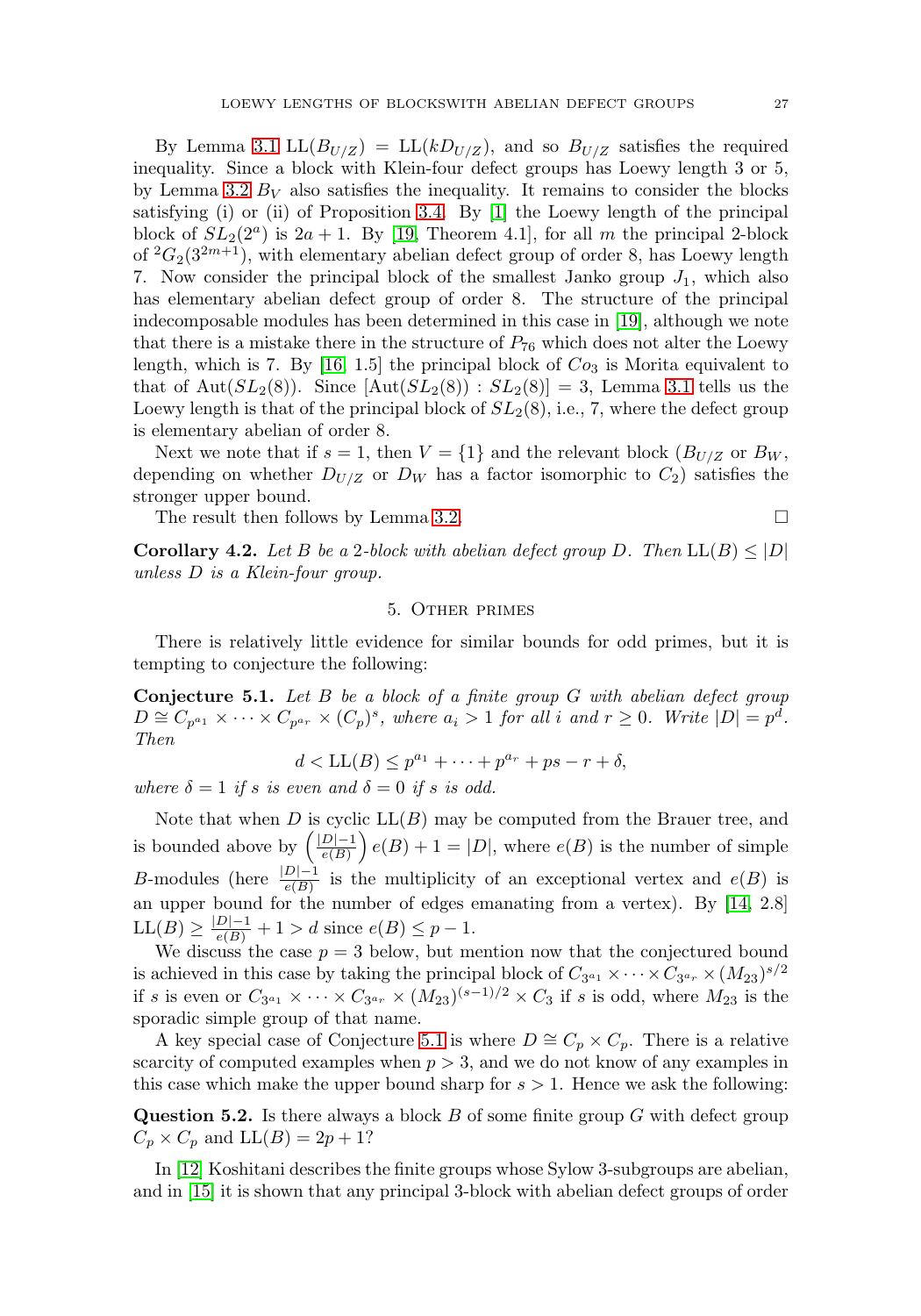3<sup>2</sup> has Loewy length 5 or 7. Based on this we show the following. Note that at present it is not realistic to calculate the Loewy length for the principal block of the sporadic simple group  $O'N$  (with elementary abelian Sylow 3-subgroups of order 34) by computer or otherwise. Conjecture [5.1](#page-6-1) predicts that the Loewy length lies between 5 and 13.

**Proposition 5.3.** Suppose that the Loewy length of the principal 3-block of  $O'N$ is at least 5 and at most 13. Let G be a finite group with Sylow 3-subgroup  $D \cong$  $C_{3^a} \times (C_3)^s$ , where  $a > 1$ , and let B be the principal 3-block of G. Write d for the defect of B. Then

$$
d < \mathcal{LL}(B) \le 3^a + 3s - 1 + \delta,
$$

where  $\delta = 1$  if s is even and  $\delta = 0$  if s is odd.

*Proof.* We may assume that B satisfies conditions (i) to (vi) of Lemma [3.3.](#page-3-0) Since  $O_{3'}(G)$  is in the kernel of the principal block, we may further assume that  $O_{3'}(G)$  = 1. By [\[12\]](#page-8-10), which is based on [\[8\]](#page-8-11),

$$
G = O_3(G) \times G_1 \times \cdots \times G_n
$$

where  $n \geq 0$  and each  $G_i$  is either a non-abelian simple group with cyclic Sylow 3-subgroups or is one of the following (taking the notational convention that the unitary group  $GU_n(q)$  is defined as a subgroup of  $GL_n(q^2)$ :

- (i)  $A_6$ ,  $A_7$ ,  $A_8$ ,  $M_{22}$ ,  $M_{23}$ ,  $HS$ ,  $O'N$ ;
- (ii)  $PSL_3(q)$  where  $3|q-1$  but  $3^2$   $/q-1$ ;
- (iii)  $PSU_3(q)$  where  $3|q+1$  but  $3^2$  /q + 1;
- (iv)  $PSp_4(q)$  where  $3|q-1;$
- (v)  $PSp_4(q)$  where  $q > 2$  and  $3|q+1$ ;
- (vi)  $PSL_4(q)$  where  $q > 2$  and  $3|q+1$ ;
- (vii)  $PSU_4(q)$  where  $3|q-1;$
- (viii)  $PSL_5(q)$  where  $3|q+1;$
- (ix)  $PSU_5(q)$  where  $3|q-1;$
- (x)  $PSL_2(3^m)$  where  $m \geq 2$ .

We first show that  $d < LL(B) \leq 3^a + 3s$ , and then consider what happens when we further assume that  $s$  is odd later. By Lemma [3.2,](#page-3-1) in order to show that  $d < LL(B) \leq 3^a + 3s$  it suffices to check that this inequality holds for each factor group in turn. We have treated the case that  $D$  is cyclic above, so it suffices to consider the cases  $(i)-(x)$ .

(i)-(iii) In all cases except  $O'N$  we have  $D \cong C_3 \times C_3$  and by [\[15\]](#page-9-4) LL(B) = 5 or 7.

(iv)-(ix) In these cases we claim the Sylow 3-subgroups are isomorphic to  $C_{3r} \times$  $C_{3r}$  for some  $r \geq 1$ . First note that by calculating orders we have that the Sylow 3-subgroups all have order  $3^{2r}$ , where  $3^r$  is the maximum power of 3 dividing  $q-1$ in the cases (iv), (vii) and (ix) or the maximum power of 3 dividing  $q + 1$  in the cases (v), (vi) and (viii). We next construct the 3-subgroups

 $(iv)$   $C_{3r} \times C_{3r} \leq \mathbb{F}_q^{\times} \times \mathbb{F}_q^{\times} \leq Sp_2(q) \times Sp_2(q) \leq Sp_4(q);$  $(v)$   $C_{3r} \times C_{3r} \leq (\mathbb{F}_{q^2}^{\times})^{q-1} \times (\mathbb{F}_{q^2}^{\times})^{q-1} \leq Sp_2(q) \times Sp_2(q) \leq Sp_4(q);$ (vi)  $C_{3r} \times C_{3r} \leq \mathbb{F}_{q^2}^{\times} \times \mathbb{F}_{q^2}^{\times} \leq GL_2(q) \times GL_2(q) \leq GL_4(q);$ (vii)  $C_{3r} \times C_{3r} \leq \mathbb{F}_q^{\times} \times \mathbb{F}_q^{\times} \leq GL_1(q^2) \times GL_1(q^2) \leq GU_4(q);$ (viii)  $C_{3r} \times C_{3r} \leq \mathbb{F}_{q^2}^{\times} \times \mathbb{F}_{q^2}^{\times} \leq GL_2(q) \times GL_2(q) \times GL_1(q) \leq GL_5(q);$  $\left(\mathrm{ix}\right) C_{3^r} \times C_{3^r} \leq \mathbb{F}_q^{\times} \times \mathbb{F}_q^{\times} \leq GL_1(q^2) \times GL_1(q^2) \times GU_1(q) \leq GU_5(q).$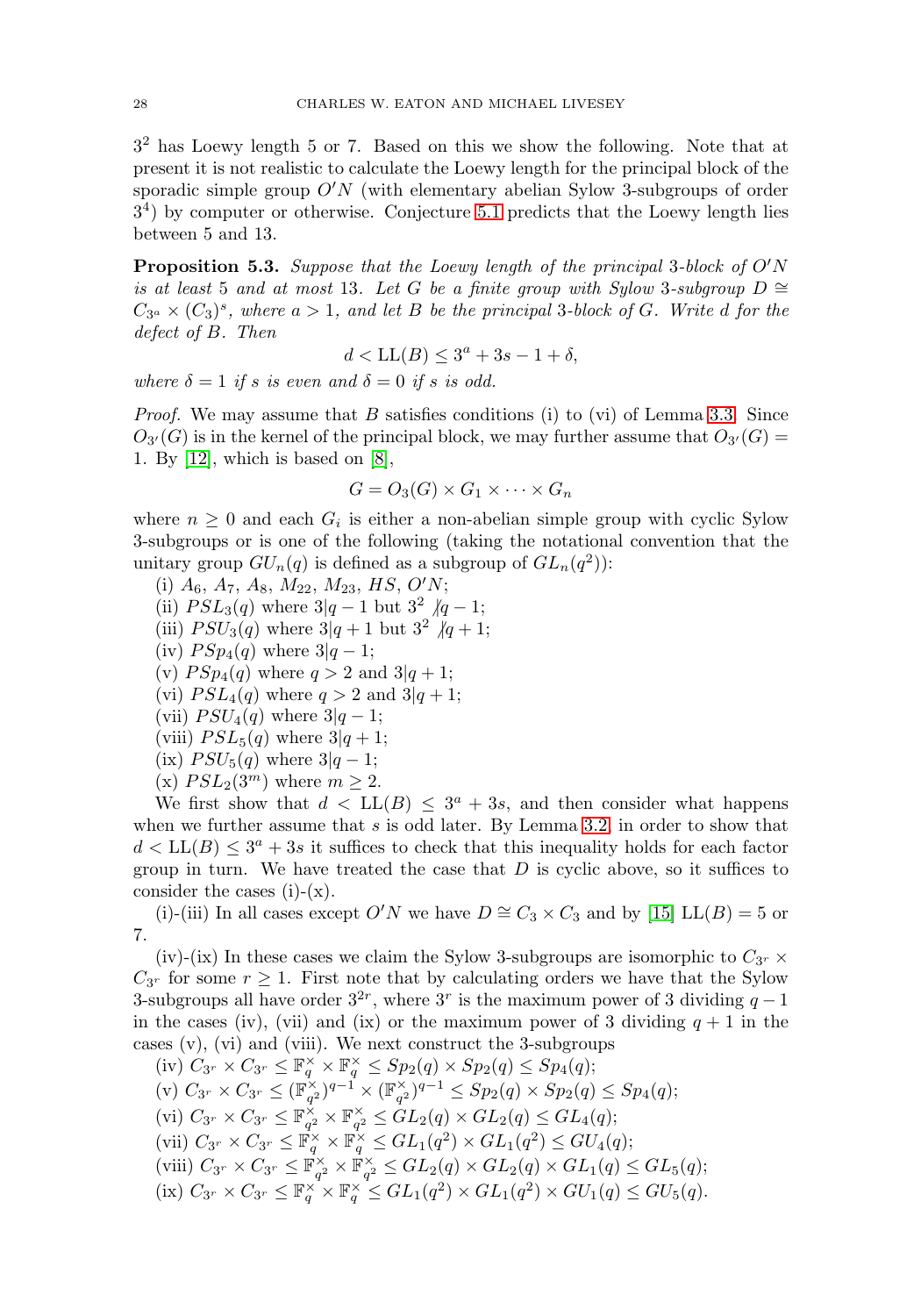Note that all these subgroups survive in the simple subquotients and so  $D \cong$  $C_{3r} \times C_{3r}$  and therefore we in fact have  $D \cong C_3 \times C_3$  and as in cases (i)-(iii)  $LL(B) = 5$  or 7.

(x) By [\[3\]](#page-8-7)  $LL(B_0(PSL_2(3^m))) = 2m + 1$  and we are done.

Now suppose further that  $s$  is odd. Then some direct factor of  $G$  has Sylow 3-subgroups  $(C_3)^r$  for odd r, in which case that factor must either be  $C_3$  itself or  $PSL_2(3^r)$ . In either case by Lemma [3.2](#page-3-1) we have  $LL(B) \leq 3^a + 3s - 1$ .

Finally we prove the result concerning blocks of p-solvable groups with abelian defect groups mentioned in the introduction, which in particular implies that such blocks satisfy sharper bounds than in general. Note that this does not use the classification of finite simple groups.

**Proposition 5.4.** Let B be a block of a p-solvable group G with abelian defect group D. Then  $LL(B) = LL(kD)$ .

*Proof.* By Lemma [3.3](#page-3-0) we may assume that  $O_{p'}(G) \leq Z(G)$  and  $C_G(O_p(G)) = G$ , so by [\[9,](#page-8-5) 6.3.2]  $G = C_G(O_p(G)) \leq O_p(G)Z(G)$  and the result follows.

## **ACKNOWLEDGMENTS**

We thank Burkhard Külshammer for suggesting the application of [\[6\]](#page-8-3) to the determination of Loewy lengths. We also thank the referee for helpful comments. We thank Naoko Kunigi for spotting an error in an earlier version of the paper.

#### **REFERENCES**

- <span id="page-8-4"></span>[1] J. L. Alperin, *Projective modules for*  $SL(2, 2^n)$ , J. Pure Appl. Algebra 15 (1979), no. 3, 219–234, DOI 10.1016/0022-4049(79)90017-3. M[R537496](http://www.ams.org/mathscinet-getitem?mr=537496)
- <span id="page-8-9"></span>[2] J. L. Alperin, Local representation theory, Cambridge Studies in Advanced Mathematics, vol. 11, Cambridge University Press, Cambridge, 1986. Modular representations as an introduction to the local representation theory of finite groups. M[R860771](http://www.ams.org/mathscinet-getitem?mr=860771)
- <span id="page-8-7"></span>[3] Henning Haahr Andersen, Jens Jørgensen, and Peter Landrock, The projective indecomposable modules of  $SL(2, p^n)$ , Proc. London Math. Soc. (3) **46** (1983), no. 1, 38–52, DOI 10.1112/plms/s3-46.1.38. M[R684821](http://www.ams.org/mathscinet-getitem?mr=684821)
- <span id="page-8-8"></span>[4] M. Aschbacher, Finite group theory, 2nd ed., Cambridge Studies in Advanced Mathematics, vol. 10, Cambridge University Press, Cambridge, 2000. M[R1777008](http://www.ams.org/mathscinet-getitem?mr=1777008)
- <span id="page-8-6"></span>[5] Olaf D¨uvel, On Donovan's conjecture, J. Algebra **272** (2004), no. 1, 1–26, DOI 10.1016/S0021- 8693(03)00525-8. M[R2029024](http://www.ams.org/mathscinet-getitem?mr=2029024)
- <span id="page-8-3"></span>[6] Charles W. Eaton, Radha Kessar, Burkhard Külshammer, and Benjamin Sambale, 2-blocks with abelian defect groups, Adv. Math. **254** (2014), 706–735, DOI 10.1016/j.aim.2013.12.024. M[R3161112](http://www.ams.org/mathscinet-getitem?mr=3161112)
- <span id="page-8-2"></span>[7] Karin Erdmann, Principal blocks of groups with dihedral Sylow 2-subgroups, Comm. Algebra **5** (1977), no. 7, 665–694, DOI 10.1080/00927877708822186. M[R0447391](http://www.ams.org/mathscinet-getitem?mr=0447391)
- <span id="page-8-11"></span>[8] P. Fong, Simple groups with Abelian Sylow r-subgroups, unpublished manuscript (1996).
- <span id="page-8-5"></span>[9] Daniel Gorenstein, Finite groups, 2nd ed., Chelsea Publishing Co., New York, 1980. M[R569209](http://www.ams.org/mathscinet-getitem?mr=569209)
- <span id="page-8-0"></span>[10] Shigeo Koshitani, On the Jacobson radical of a block ideal in a finite p-solvable group for p ≥ 5, J. Algebra **80** (1983), no. 1, 134–144, DOI 10.1016/0021-8693(83)90022-4. M[R690708](http://www.ams.org/mathscinet-getitem?mr=690708)
- <span id="page-8-1"></span>[11] Shigeo Koshitani, On lower bounds for the radical of a block ideal in a finite p-solvable group, Proc. Edinburgh Math. Soc. (2) **27** (1984), no. 1, 65–71, DOI 10.1017/S0013091500022148. M[R738598](http://www.ams.org/mathscinet-getitem?mr=738598)
- <span id="page-8-10"></span>[12] Shigeo Koshitani, Corrigendum: "Conjectures of Donovan and Puig for principal 3-blocks with abelian defect groups" [Comm. Algebra **31** (2003), no. 5, 2229–2243; MR1976275], Comm. Algebra **32** (2004), no. 1, 391–393, DOI 10.1081/AGB-120027931. M[R2036244](http://www.ams.org/mathscinet-getitem?mr=2036244)

 $\Box$